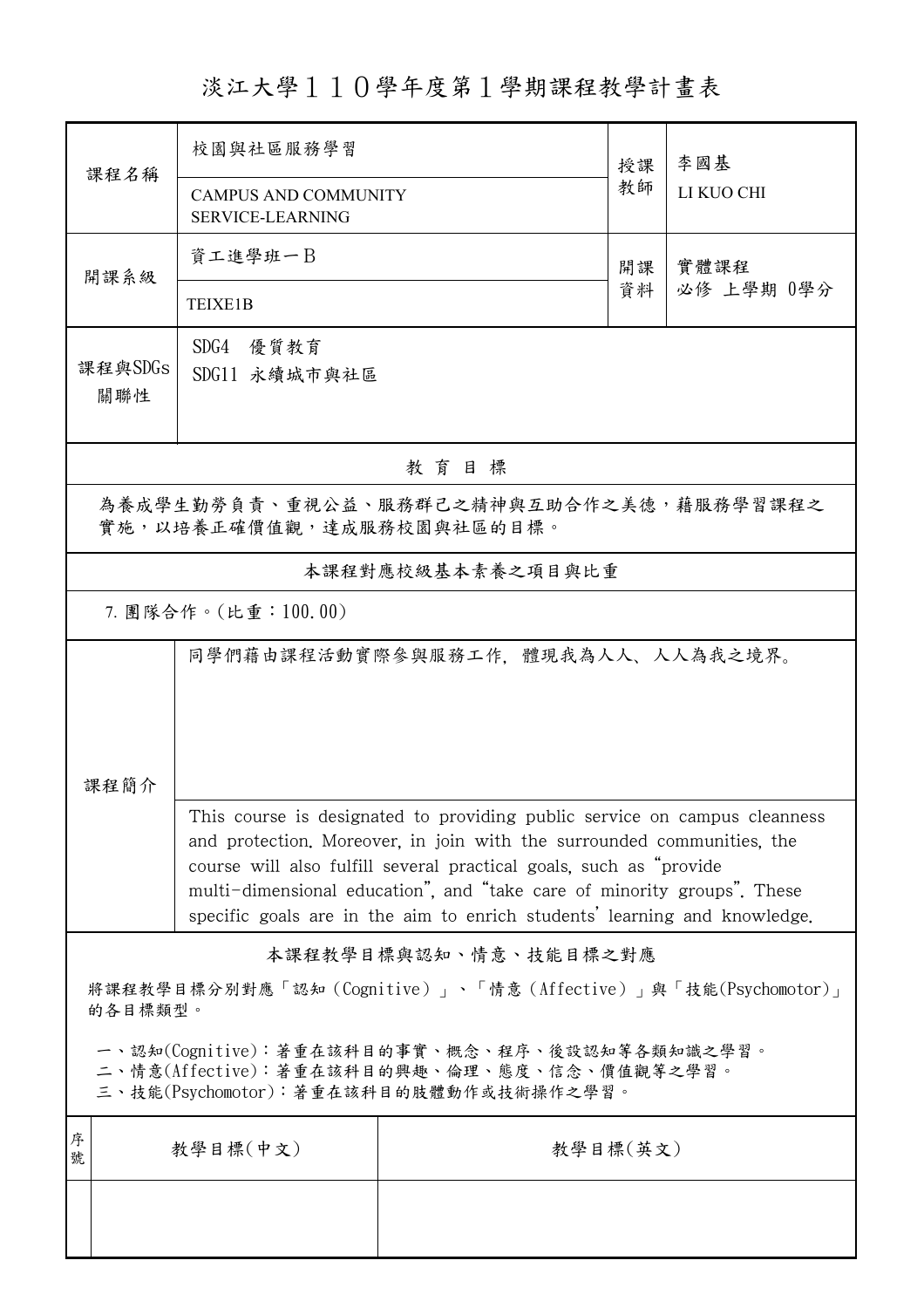|                | 默契, 並能以服務社會, 貢獻一己<br>之力。      |                |            | 讓學生藉由勞作過程培養團隊合作  It is to teach students to serve the campus and care<br>about the community and thereby nurture the<br>virtues of responsibility, diligence and punctuality<br>and from service obtain a learning effect. |       |  |  |
|----------------|-------------------------------|----------------|------------|----------------------------------------------------------------------------------------------------------------------------------------------------------------------------------------------------------------------------|-------|--|--|
|                |                               |                |            | 教學目標之目標類型、核心能力、基本素養教學方法與評量方式                                                                                                                                                                                               |       |  |  |
| 序號             | 目標類型                          | 院、系(所)<br>核心能力 | 校級<br>基本素養 | 教學方法                                                                                                                                                                                                                       | 評量方式  |  |  |
| 1              | 認知                            |                | $\tau$     | 實作                                                                                                                                                                                                                         | doing |  |  |
|                | 授課進度表                         |                |            |                                                                                                                                                                                                                            |       |  |  |
| 週<br>次         | 日期起訖                          |                |            | 內 容 (Subject/Topics)                                                                                                                                                                                                       | 備註    |  |  |
|                | $110/09/22$ ~<br>110/09/28    | 课程說明與介紹        |            |                                                                                                                                                                                                                            |       |  |  |
| $\overline{2}$ | $110/09/29$ ~<br>110/10/05    |                | 校園環境整理清潔維護 |                                                                                                                                                                                                                            |       |  |  |
| 3              | $110/10/06 \sim$<br>110/10/12 |                | 校園環境整理清潔維護 |                                                                                                                                                                                                                            |       |  |  |
|                | $110/10/13$ ~<br>110/10/19    | 校園環境整理清潔維護     |            |                                                                                                                                                                                                                            |       |  |  |
| 5              | $110/10/20$ ~<br>110/10/26    | 校園環境整理清潔維護     |            |                                                                                                                                                                                                                            |       |  |  |
| 6              | $110/10/27$ ~<br>110/11/02    | 校園環境整理清潔維護     |            |                                                                                                                                                                                                                            |       |  |  |
|                | $110/11/03$ ~<br>110/11/09    | 校園環境整理清潔維護     |            |                                                                                                                                                                                                                            |       |  |  |
|                | $110/11/10$ ~<br>110/11/16    | 校園環境整理清潔維護     |            |                                                                                                                                                                                                                            |       |  |  |
| 9              | $110/11/17$ ~<br>110/11/23    | 期中考試週          |            |                                                                                                                                                                                                                            |       |  |  |
| 10             | $110/11/24$ ~<br>110/11/30    | 校園環境整理清潔維護     |            |                                                                                                                                                                                                                            |       |  |  |
| 11             | $110/12/01$ ~<br>110/12/07    |                | 校園環境整理清潔維護 |                                                                                                                                                                                                                            |       |  |  |
| 12             | $110/12/08$ ~<br>110/12/14    | 校園環境整理清潔維護     |            |                                                                                                                                                                                                                            |       |  |  |
| 13             | $110/12/15$ ~<br>110/12/21    |                | 校園環境整理清潔維護 |                                                                                                                                                                                                                            |       |  |  |
| 14             | $110/12/22$ ~<br>110/12/28    |                | 校園環境整理清潔維護 |                                                                                                                                                                                                                            |       |  |  |
| 15             | $110/12/29$ ~<br>111/01/04    |                | 校園環境整理清潔維護 |                                                                                                                                                                                                                            |       |  |  |
| 16             | $111/01/05$ ~<br>111/01/11    |                | 校園環境整理清潔維護 |                                                                                                                                                                                                                            |       |  |  |
| 17             | $111/01/12$ ~<br>111/01/18    |                | 校園環境整理清潔維護 |                                                                                                                                                                                                                            |       |  |  |
| 18             | $111/01/19$ ~<br>111/01/25    | 期末考試週          |            |                                                                                                                                                                                                                            |       |  |  |
|                |                               |                |            |                                                                                                                                                                                                                            |       |  |  |